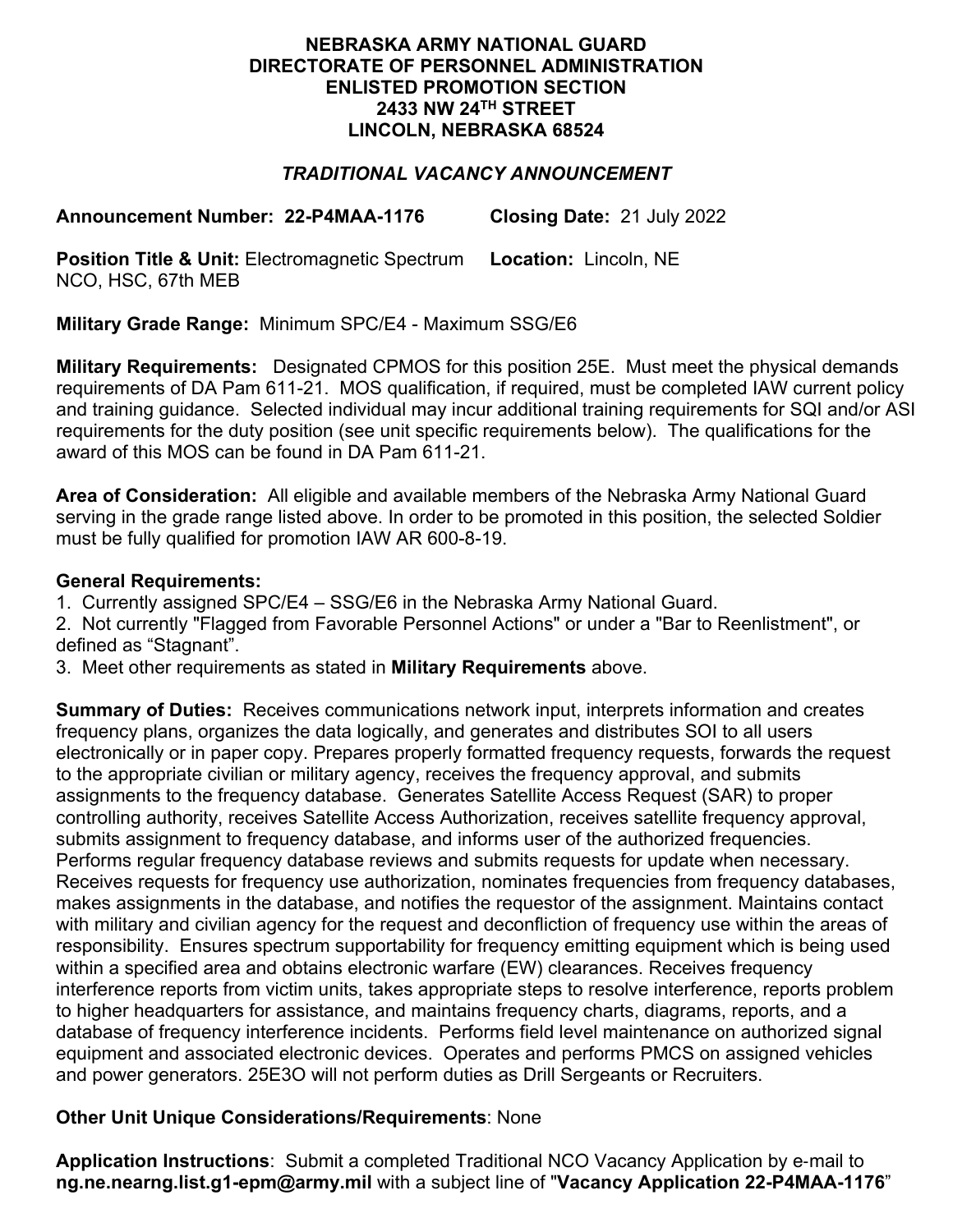or in hard copy to the G1 office no later than 1600 hours on the closing date. Electronic applications must be in PDF format on one single attachment. The use of official mail to forward employment applications is prohibited. Applications or attachments which are unreadable or cannot be opened will not be accepted or considered. G1 is not responsible for any malfunctions when using electronic means to transmit job applications. Applicants may verify receipt of their application telephonically by calling (402)309-8152.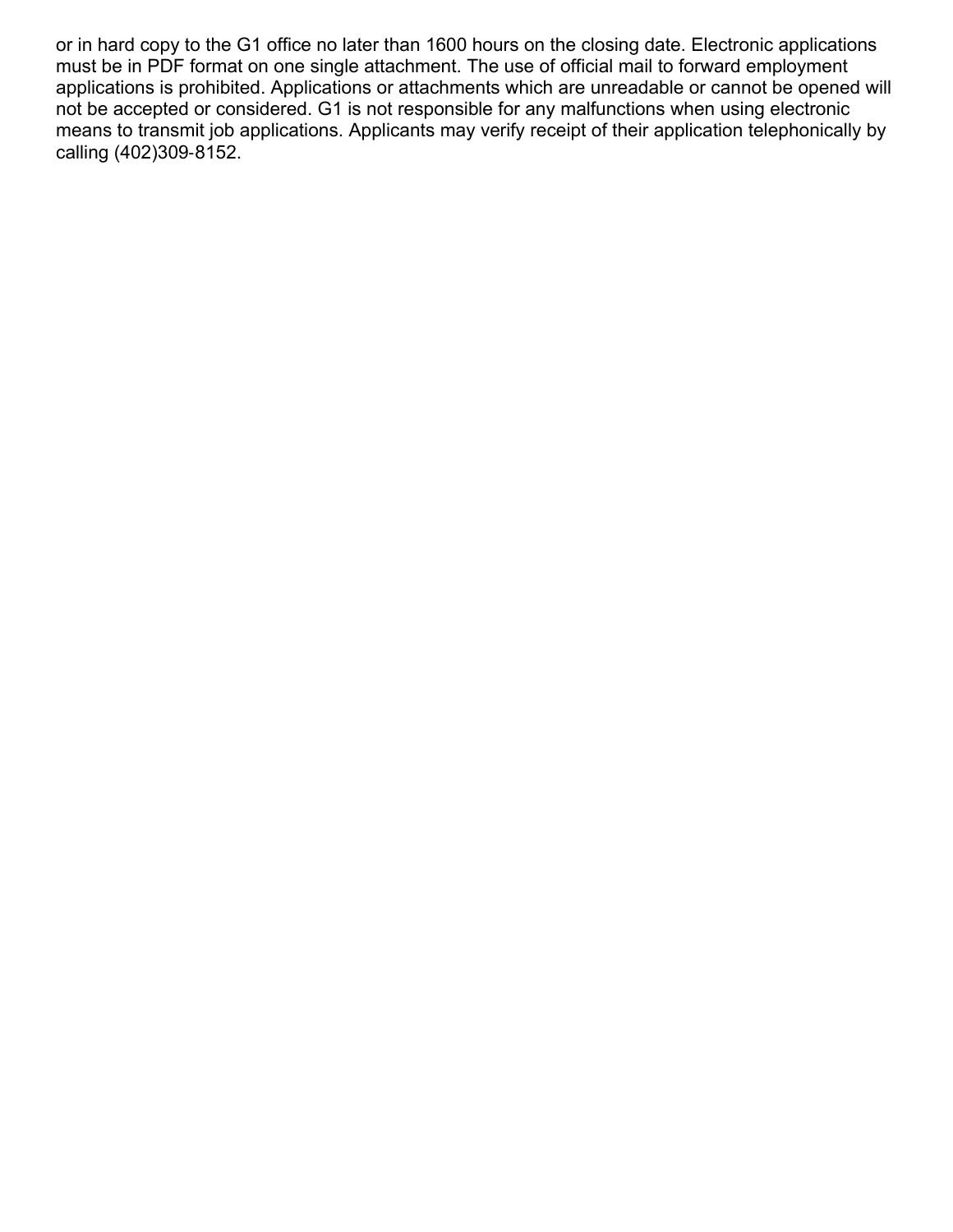#### 10–25E. MOS 25E—Electromagnetic Spectrum Manager (Electro Spectrum Mgr), CMF 25

 a. Major duties. The electromagnetic spectrum manager develops, produces, and distributes the Signal Operating Instructions (SOI) using computer software programs; maintains a database of frequency requests and assignments and performs periodic reviews and updates; takes steps to resolve frequency interference reports and maintains a database of interference incidents; prepares and forwards properly formatted frequency requests to the appropriate military or civilian agency for coordination and approval and maintains contact with them; performs unlimited frequency planning, selection, and deconfliction using automated tools; performs system field level maintenance on authorized signal equipment and associated electronic devices; and operates and performs preventive maintenance checks and services (PMCS) on assigned vehicles and power generators. Duties for MOS 25E at each level of skill are:

(1) MOSC 25E20. (Personnel Only). MOS used to identify Soldiers accessed into MOS 25E (Non-prior service (NPS) and In-service (IS)) prior to obtaining grade SSG.

(2) MOSC 25E3O. Receives communications network input, interprets information and creates frequency plans, organizes the data logically, and generates and distributes SOI to all users electronically or in paper copy. Prepares properly formatted frequency requests, forwards the request to the appropriate civilian or military agency, receives the frequency approval, and submits assignments to the frequency database. Generates Satellite Access Request (SAR) to proper controlling authority, receives Satellite Access Authorization, receives satellite frequency approval, submits assignment to frequency database, and informs user of the authorized frequencies. Performs regular frequency database reviews and submits requests for update when necessary. Receives requests for frequency use authorization, nominates frequencies from frequency databases, makes assignments in the database, and notifies the requestor of the assignment. Maintains contact with military and civilian agency for the request and deconfliction of frequency use within the areas of responsibility. Ensures spectrum supportability for frequency emitting equipment which is being used within a specified area and obtains electronic warfare (EW) clearances. Receives frequency interference reports from victim units, takes appropriate steps to resolve interference, reports problem to higher headquarters for assistance, and maintains frequency charts, diagrams, reports, and a database of frequency interference incidents. Performs field level maintenance on authorized signal equipment and associated electronic devices. Operates and performs PMCS on assigned vehicles and power generators. 25E3O will not perform duties as Drill Sergeants or Recruiters.

(3) MOSC 25E4O. Performs duties shown in preceding skill level. Performs the following additional tasks: validates subordinate Army unit's electromagnetic spectrum (EMS) request using Standard Frequency Action Format (SFAF). Reviews requirements for SAR. Prepares division and higher level echelon technical reports. Serves as principle or subordinate spectrum manager in JTF/CJTF or on the staff of a Joint, Combined, or Coalition activity who develops Joint Spectrum Use Plan, maintains, assigns, and deconflicts EMS information in JTF/CJTF database and resolves EMS interference in a JTF/CJTF. 25E4O will not perform duties as Platoon Sergeants, Drill Sergeants or Recruiters.

(4) MOSC 25E5O. Performs duties shown in preceding skill level. . Performs the following additional tasks: manages division and higher level EMS databases. Assists users in obtaining spectrum supportability through appropriate federal and host nation agencies. Assists in the resolution of frequency interference incidents, reports unresolved problems to higher headquarters for assistance, and reviews frequency interference databases for trends and repeat incidents. Provides advice and assistance to subordinate units for mission accomplishment and career progression of other Electromagnetic Spectrum Managers. Serves as advisor for EMS management to the commander. Prepares spectrum specific briefings for commander and staff. Develops theater level and higher Army EMS management policy and procedures. 25E5O will not perform duties as a Frist Sergeant.

(5) MOSC 25E6O. Performs duties shown in preceding skill level. Performs the following additional tasks: manages major geographical and functional command databases. Assists users and subordinate units in obtaining spectrum supportability through appropriate federal and host nation agencies. Assists in the resolution of frequency interference incidents, reports unresolved problems to higher headquarters for assistance, and reviews frequency interference databases for trends and repeat incidents. Provides advice and assistance to subordinate units for mission